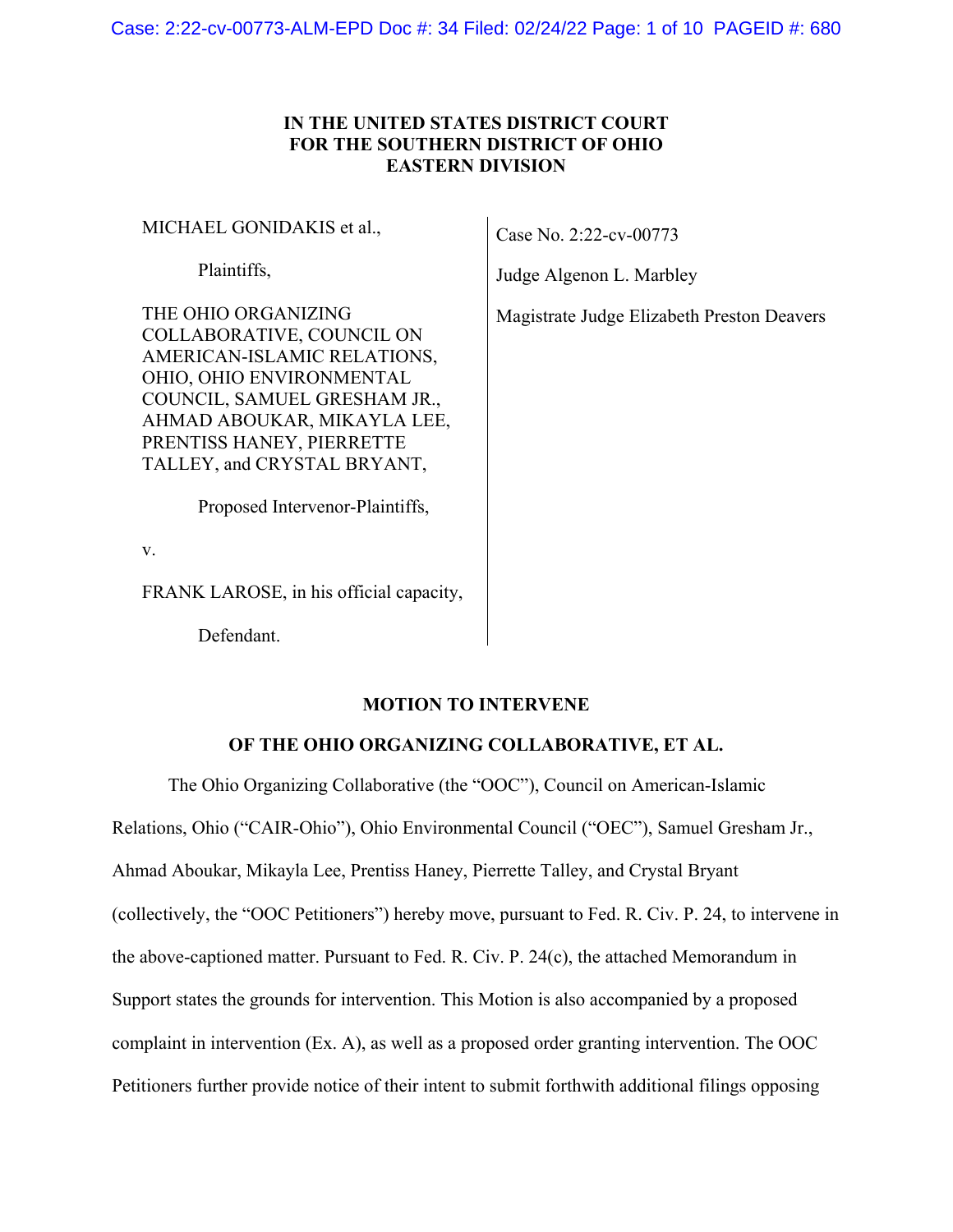the Gonidakis Plaintiffs' premature request for a three-judge panel and moving to stay this case on the basis of abstention.

Before filing this motion, counsel for the OOC Petitioners contacted counsel for the existing plaintiffs and defendants in this case via email to determine whether the parties would oppose this motion to intervene. Counsel for Secretary of State Frank LaRose stated that Defendant had no objection to the motion. Counsel for Plaintiffs Gonidakis et al. did not respond by the time of filing this motion.

Dated: February 24, 2022

Alicia L. Bannon\* Yurij Rudensky\* Michael Li\* Harry Black\* Brennan Center for Justice at NYU School of Law 120 Broadway, Suite 1750 New York, NY 10271 (646) 292-8310 (212) 463-7308 (Facsimile) alicia.bannon@nyu.edu

Respectfully submitted,

/s/ Peter M. Ellis Peter M. Ellis (Ohio Bar No. 0070264)  *Counsel of Record*  Reed Smith LLP 10 South Wacker Drive, 40th Floor Chicago, IL 60606 (312) 207-1000 (312) 207-6400 (Facsimile) pellis@reedsmith.com

Brian A. Sutherland\* Reed Smith LLP 101 Second Street, Suite 1800 San Francisco, CA 94105 (415) 543-8700 (415) 391-8269 (Facsimile) bsutherland@reedsmith.com

Ben R. Fliegel\* Reed Smith LLP 355 South Grand Avenue, Suite 2900 Los Angeles, CA 90071 (213) 457-8000 (213) 457-8080 (Facsimile) bfliegel@reedsmith.com

*Attorneys for Proposed Intervenor-Plaintiffs The Ohio Organizing Collaborative, et al.* 

*\*Pro Hac Vice Motion Forthcoming*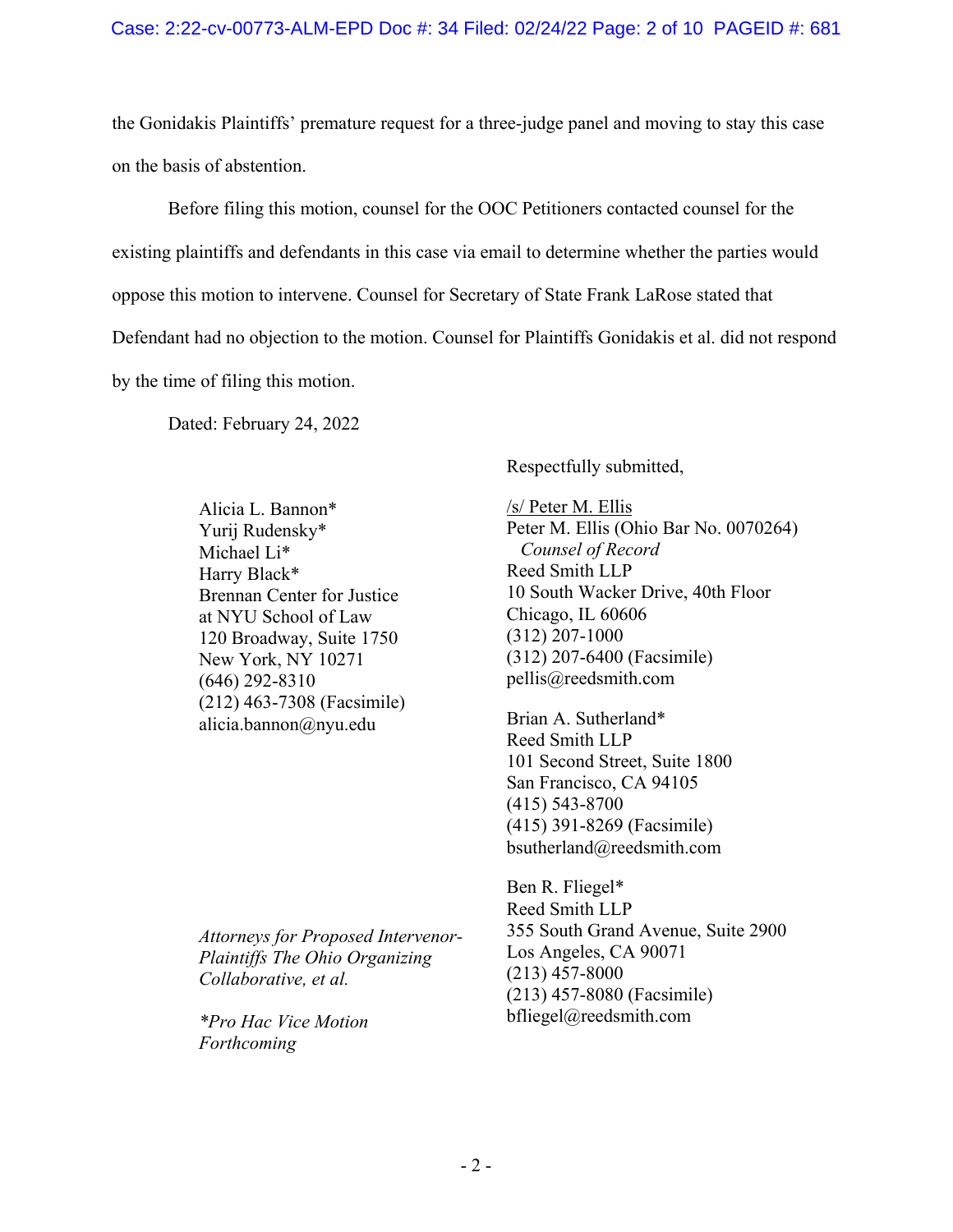### **MEMORANDUM IN SUPPORT**

The OOC, CAIR-Ohio, OEC, Samuel Gresham Jr., Ahmad Aboukar, Mikayla Lee, Prentiss Haney, Pierrette Talley, and Crystal Bryant—*i.e.*, the OOC Petitioners—commenced and prevailed in an apportionment case before the Ohio Supreme Court, *The Ohio Organizing Collaborative v. Ohio Redistricting Commission*, No. 2021-1210, which remains the subject of ongoing proceedings. The OOC Petitioners seek to intervene in this case to protect their interests in that apportionment case and, if necessary at a later time, to ensure that they are able to cast votes in state legislative districts that are properly apportioned and fully compliant with both federal and state law. Accordingly, this Court should grant this motion to intervene and permit the OOC Petitioners to file the complaint in intervention submitted herewith.

### **BACKGROUND**

Much of the relevant background for this motion is set forth in the memorandum of law in support of intervention filed by the Bennett Petitioners in this action. (ECF No. 12, at pp. 1–7) A condensed version of that history, as relevant to the OOC Petitioners, follows here.

The OOC Petitioners commenced an apportionment case against the Ohio Redistricting Commission and its members in September 2021, after the Commission adopted a General Assembly district plan that violated 2015 amendments to the Ohio Constitution. Their complaint, like the separate complaint filed by Bria Bennett, et al., and another complaint filed by the League of Women Voters, et al., alleged that the plan violated Sections 6(A) and 6(B) of Article XI of the Ohio Constitution. The OOC Petitioners also alleged that the plan violated Ohio's equal protection clause, and therefore also violated Article XI's provision that requires compliance with the Ohio Constitution as a redistricting standard. *See* Ohio Constitution, Article XI, Section 3(B)(2). On January 12, 2022, the Ohio Supreme Court ruled in favor of all the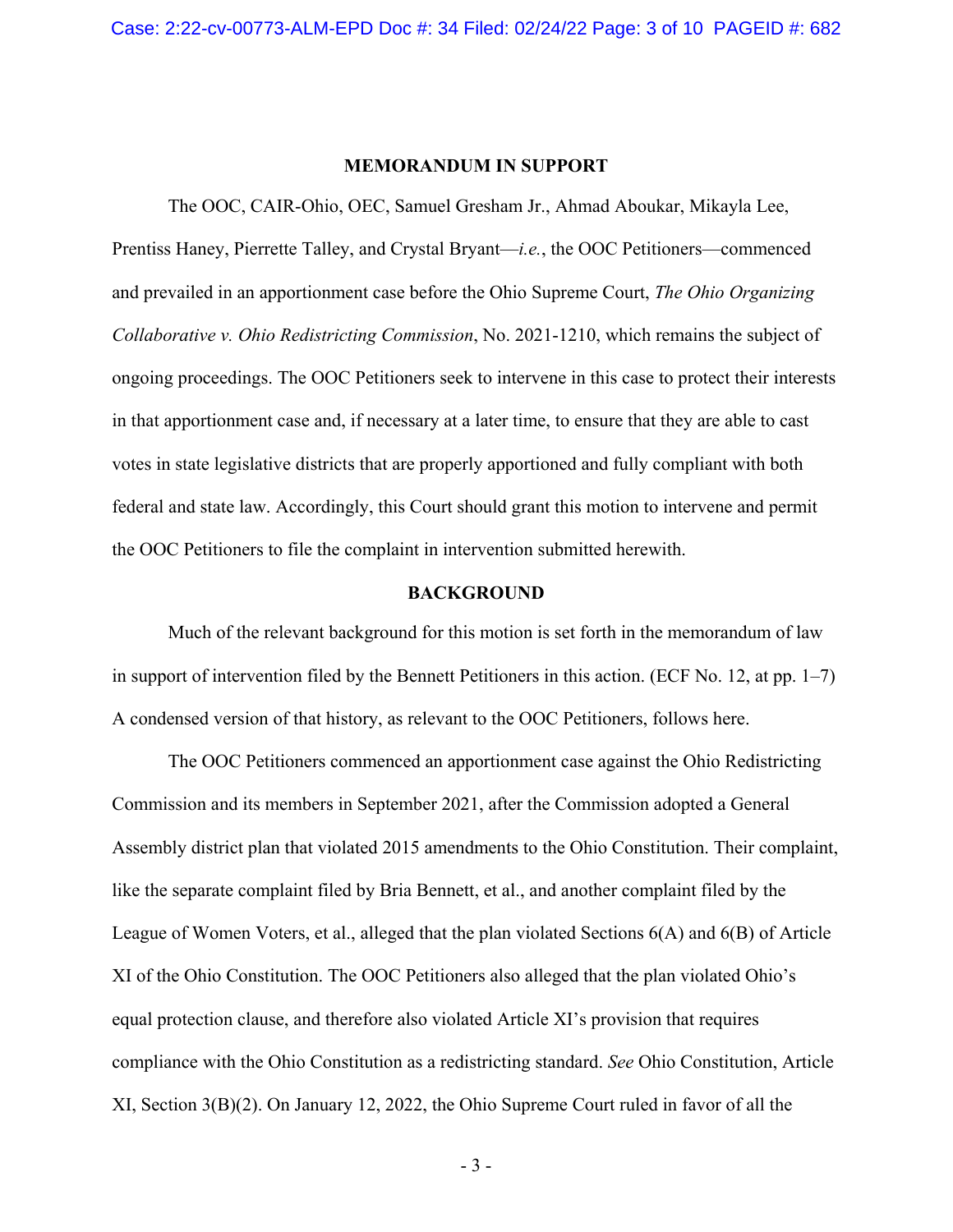challengers (Nos. 2021-1193, 2021-1198, and 2021-1210), invalidated the plan, and ordered the Commission to adopt a new one. *See League of Women Voters of Ohio v. Ohio Redistricting Commission*, --Ohio St. 3d--, 2022-Ohio-65.

On January 22, 2022, the Commission approved another General Assembly district plan, after which the OOC Petitioners and other challengers filed objections to the amended plan. On February 7, 2022, the Ohio Supreme Court again sided with the OOC Petitioners and again declared that the plan was invalid. The Court ordered the Commission to adopt a new plan by February 17. The Commission failed to comply with the Ohio Supreme Court's order, and instead declared an "impasse" in a document filed in that court on February 18. The OOC Petitioners asked the Ohio Supreme Court to issue an order directing the Commission and individual commissioners to show cause why they should not be held in contempt of court for failure to comply with the order to adopt new maps.

The very same day, on February 18, the Ohio Supreme Court filed a decision stating, "It is ordered by the court, sua sponte, that respondents show cause by filing a response with the clerk of this court no later than 12:00 p.m. on February 23, 2022, why respondents should not be found in contempt for failure to comply with this court's February 7, 2022 order." Even before the Commission filed its notice of "impasse," the Gonidakis Plaintiffs commenced this action (S.D. Ohio Case No. 2:22-cv-00773). On February 23, the Commission and individual respondents submitted their responses. The Commission stated that it "is continuing in its efforts to adopt a new compliant plan." Ohio Redistricting Commission's Response to Order to Show Cause, at 14, Nos. 2021-1193, 2021-1198, 2021-1210 (Feb. 23, 2022).

On February 24, the Ohio Supreme Court ordered the Commissioners to appear in person on March 1 for a hearing on the Court's February 18 show cause order. Later in the same day,

 $-4-$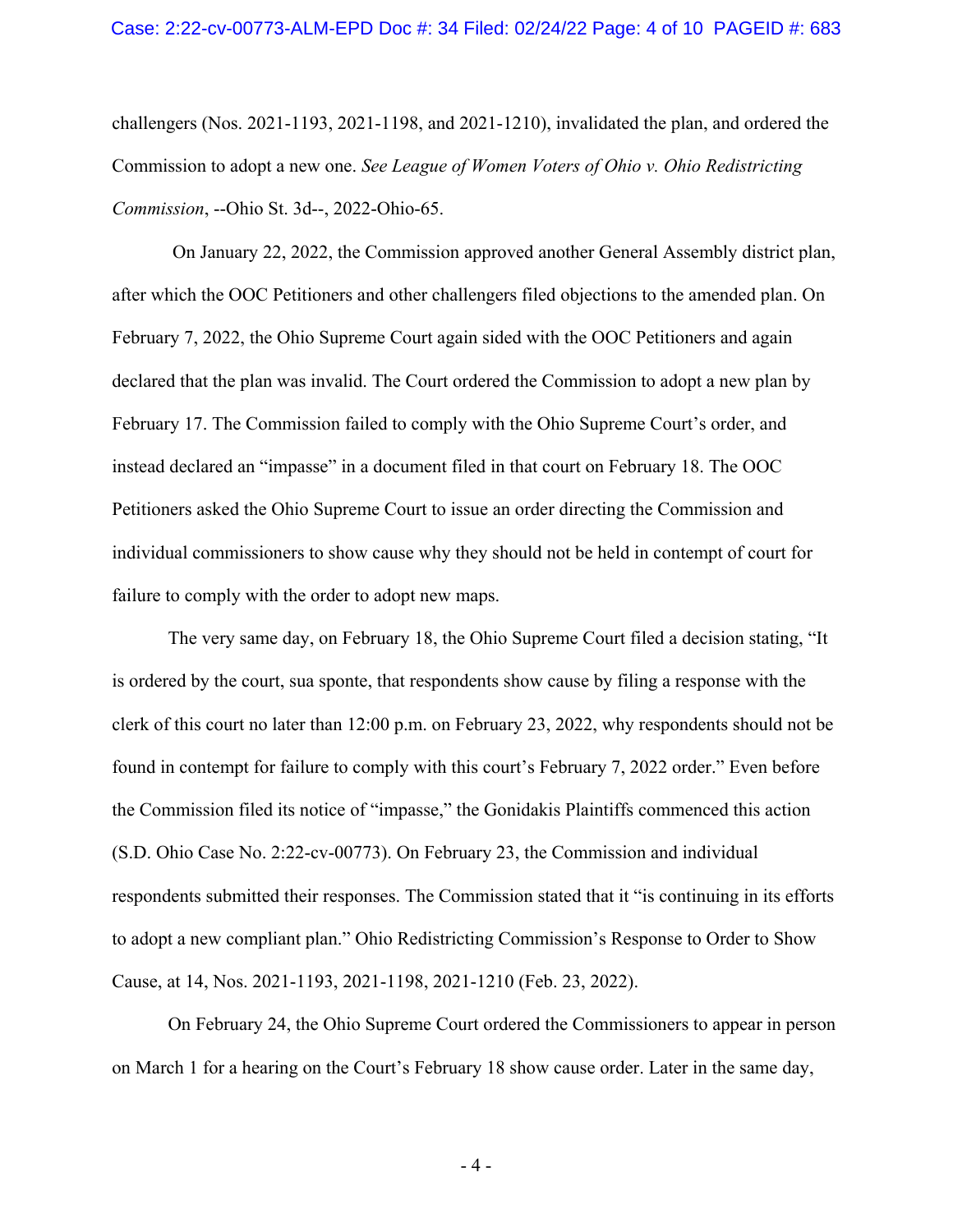after 6:00 p.m., the Commission adopted new state House and Senate maps by a 4-3 vote. The Ohio Supreme Court has not yet had an opportunity to review the Commission's third plan or any objections to that plan.

#### **ARGUMENT**

### **I. The OOC Petitioners Are Entitled to Intervene As of Right**

A court must "on timely motion . . . permit anyone to intervene" where the person "claims an interest relating to the property or transaction that is the subject of the action, and is so situated that disposing of the action may as a practical matter impair or impede the movant's ability to protect its interest, unless existing parties adequately represent that interest." Fed. R. Civ. P. 24(a); *see Coalition to Defend Affirmative Action v. Granholm*, 501 F.3d 775, 779-80 (6th Cir. 2007).

 Under Rule 24(a), an intervenor must establish "(1) that the motion to intervene was timely; (2) that the intervenor has a substantial legal interest in the subject matter of the case; (3) that the intervener's ability to protect that interest may be impaired in the absence of intervention; and (4) that the parties already before the court may not adequately represent the intervener's interest." *State v. United States Env't Prot. Agency*, 313 F.R.D. 65, 68 (S.D. Ohio 2016) (citing *Northland Family Planning Clinic, Inc. v. Cox*, 487 F.3d 323, 343 (6th Cir. 2007)). When "considering whether a proposed intervenor satisfies the four-part test, the factual circumstances considered under Rule 24(a) should be 'broadly construed in favor of potential intervenors.'" *Davis v. Lifetime Cap., Inc.*, 560 F. App'x 477, 489–90 (6th Cir. 2014) (quoting *Purnell v. City of Akron,* 925 F.2d 941, 950 (6th Cir. 1991)). As the OOC Petitioners will demonstrate, this motion is timely, the OOC Petitioners have a substantial interest in the subject matter of this action, their ability to protect their interest may be impaired without intervention, and the existing parties cannot protect the OOC Petitioners' interests in this case.

 $-5 -$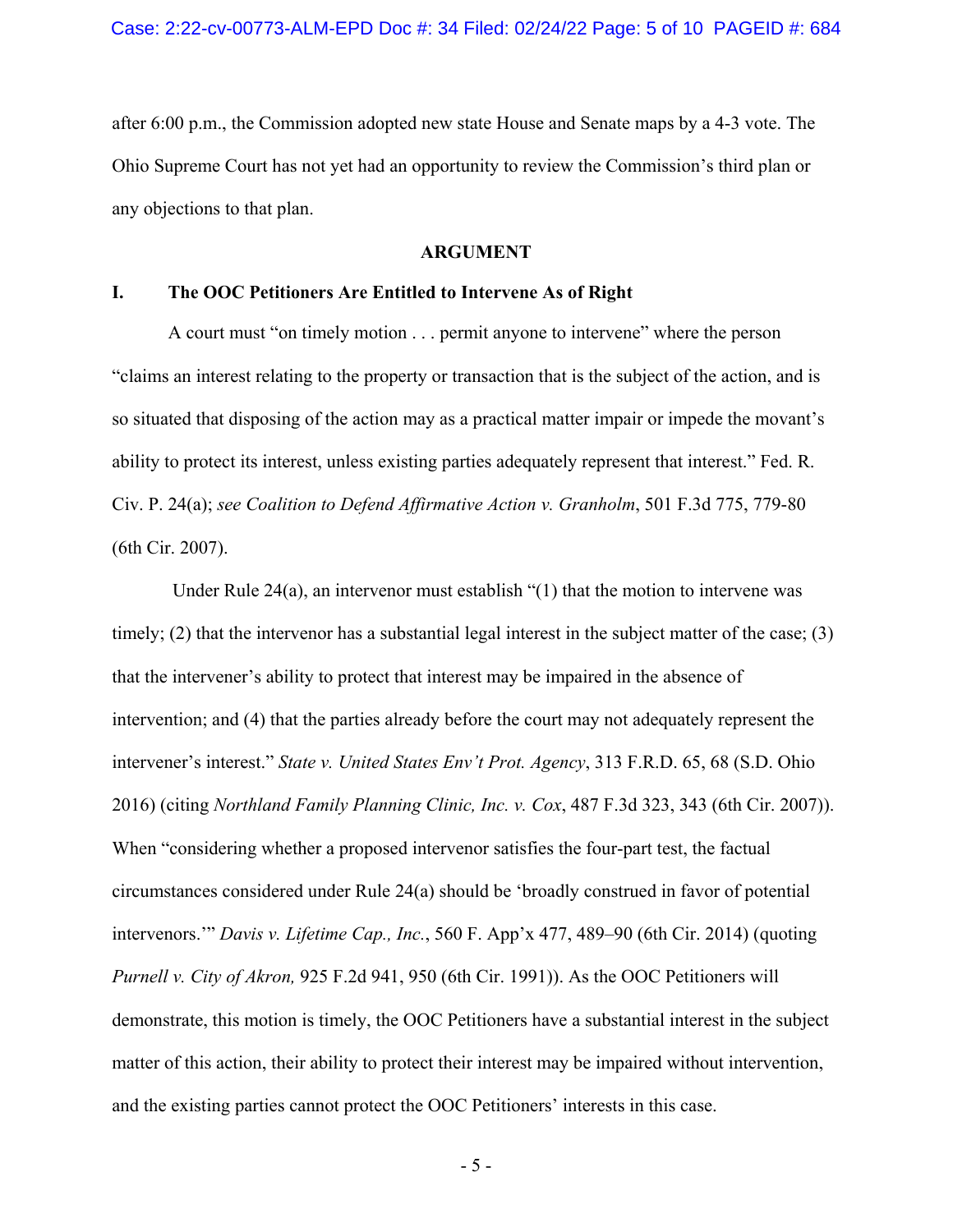As to the first element, the OOC Petitioners' application for intervention is timely because 1) they have filed this motion on the third business day after the initial complaint was filed and 2) the parties have yet to hold their first status conference with the court and no pleadings responsive to the complaint or amended complaint have been filed. No delay or other harm to the parties would ensue if OOC Petitioners were to intervene at this early stage of the litigation.

Regarding the second element, "the Sixth Circuit has adopted 'a rather expansive notion of the interest sufficient to invoke intervention of right.'" *Zeeb Holdings, LLC v. Johnson*, 338 F.R.D. 373, 378 (N.D. Ohio 2021) (quoting *Michigan State AFL–CIO v. Miller*, 103 F.3d 1240, 1245 (6th Cir. 1997)). The Sixth Circuit has held that proposed intervenors have a substantial interest in litigation for the purposes of Rule  $24(a)$  when that litigation could alter a judgment issued in favor of the intervenors. *See Jansen v. City of Cincinnati*, 904 F.2d 336, 342 (6th Cir. 1990) (holding that the district court should have granted intervention as of right in an action when an adverse outcome in the action "would impede the proposed intervenors' ability to enforce the provisions of [a] consent decree" to which they were a party). The OOC Petitioners have an analogous interest in this case.

 Plaintiffs Michael Gonidakis et al. have asked this Court to order the defendants to adopt General Assembly maps that the OOC Petitioners successfully argued were invalid and unconstitutional in the Ohio Supreme Court. Such an order would essentially overturn the judgment of the Ohio Supreme Court, reinstating injuries to the OOC Petitioners that were the subject of litigation in their apportionment case. Plainly, the OOC Petitioners cannot count on plaintiffs or defendant to protect their interests, which would be impaired without intervention and advocacy. Thus, this is an exceptionally clear case for intervention as of right.

 $-6-$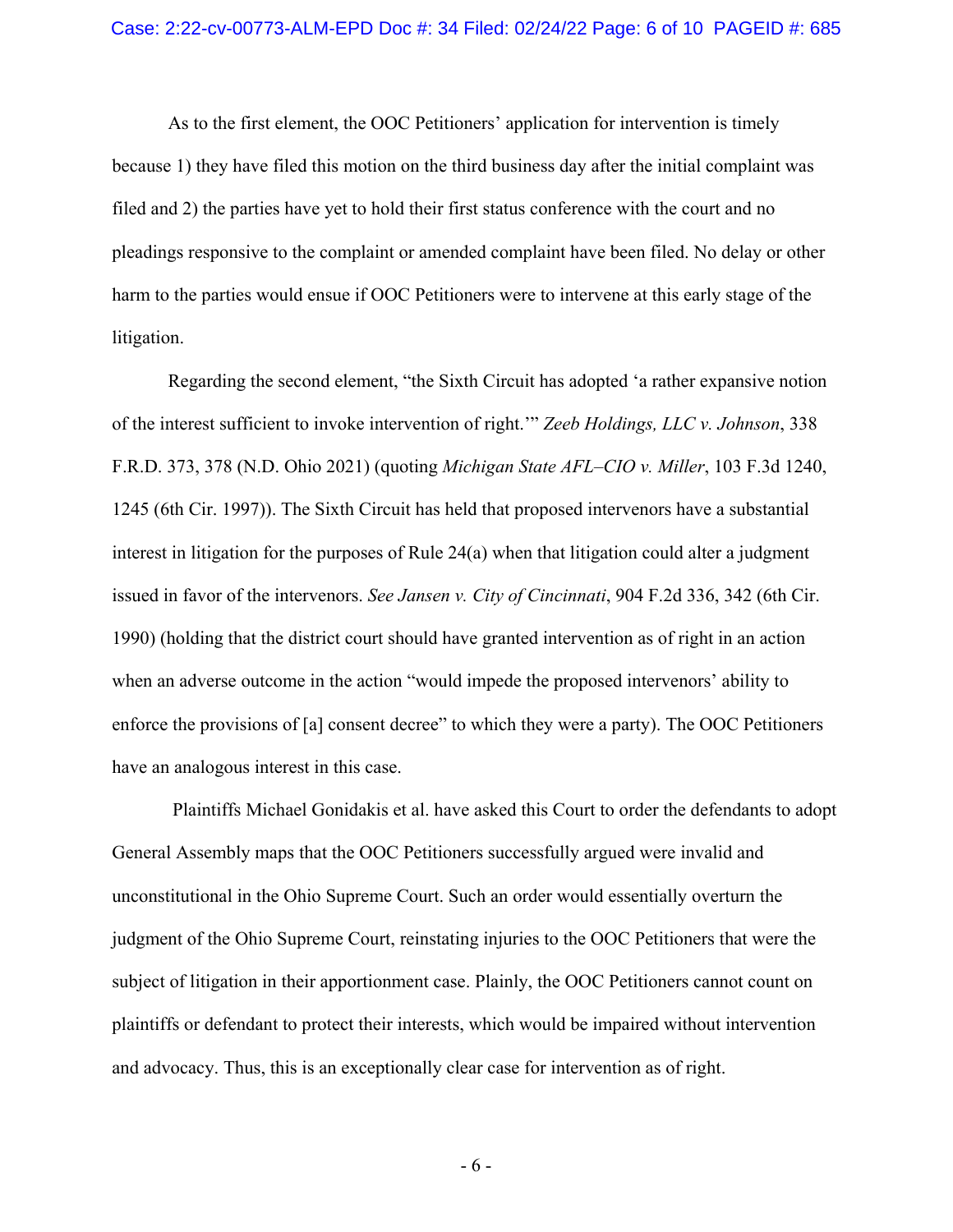With respect to the third element, applicants for intervention "'must show only that impairment of their substantial legal interest is possible if intervention is denied,' and that such 'burden is minimal.'" *Ark Encounter, LLC v. Stewart*, 311 F.R.D. 414, 423 (E.D. Ky. 2015) (quoting *Grutter v. Bollinger*, 188 F.3d 394, 399 (6th Cir. 1999)). Certainly, that standard is met here. The Gonidakis Plaintiffs seek a federal court order implementing a General Assembly plan—the Commission's revised plan—that the OOC Petitioners successfully challenged in state court due to ongoing violations of the Ohio Constitution. If this Court were to order the Gonidakis Plaintiffs' requested relief, the OOC Petitioners' substantial interest in this state courtbased litigation would therefore be impaired.

Finally, applicants for intervention must establish that their interests are not adequately represented, a burden that once again is de minimis. *Zeeb Holdings*, 338 F.R.D. at 379 (citing *Miller*, 103 F.3d at 1247). As evidenced by the discussion above, the OOC Petitioners oppose the remedy requested by the Gonidakis Plaintiffs. That those plaintiffs will not adequately represent the OOC Petitioners' interest is consequently beyond dispute.

 For the foregoing reasons, the OOC Petitioners respectfully request this Court grant their application to intervene as of right.

#### **II. Alternatively, this Court Should Permit the OOC Petitioners to Intervene**

Even if the OOC Petitioners are not entitled to intervene as a matter of right, they should be allowed to intervene under Rule 24(b)'s permissive intervention provision.

Under Fed. R. Civ. P. 24(b), the OOC Petitioners may intervene in this action if they have "a claim or defense that shares with the main action a common question of law or fact." Fed. R. Civ. P. 24(b)(1)(B). The OOC Petitioners meet this standard because, while they contend that this Court should stay this action pending potential further review and/or action by Ohio Supreme Court, if this action were ever to proceed on the merits, then the OOC Petitioners would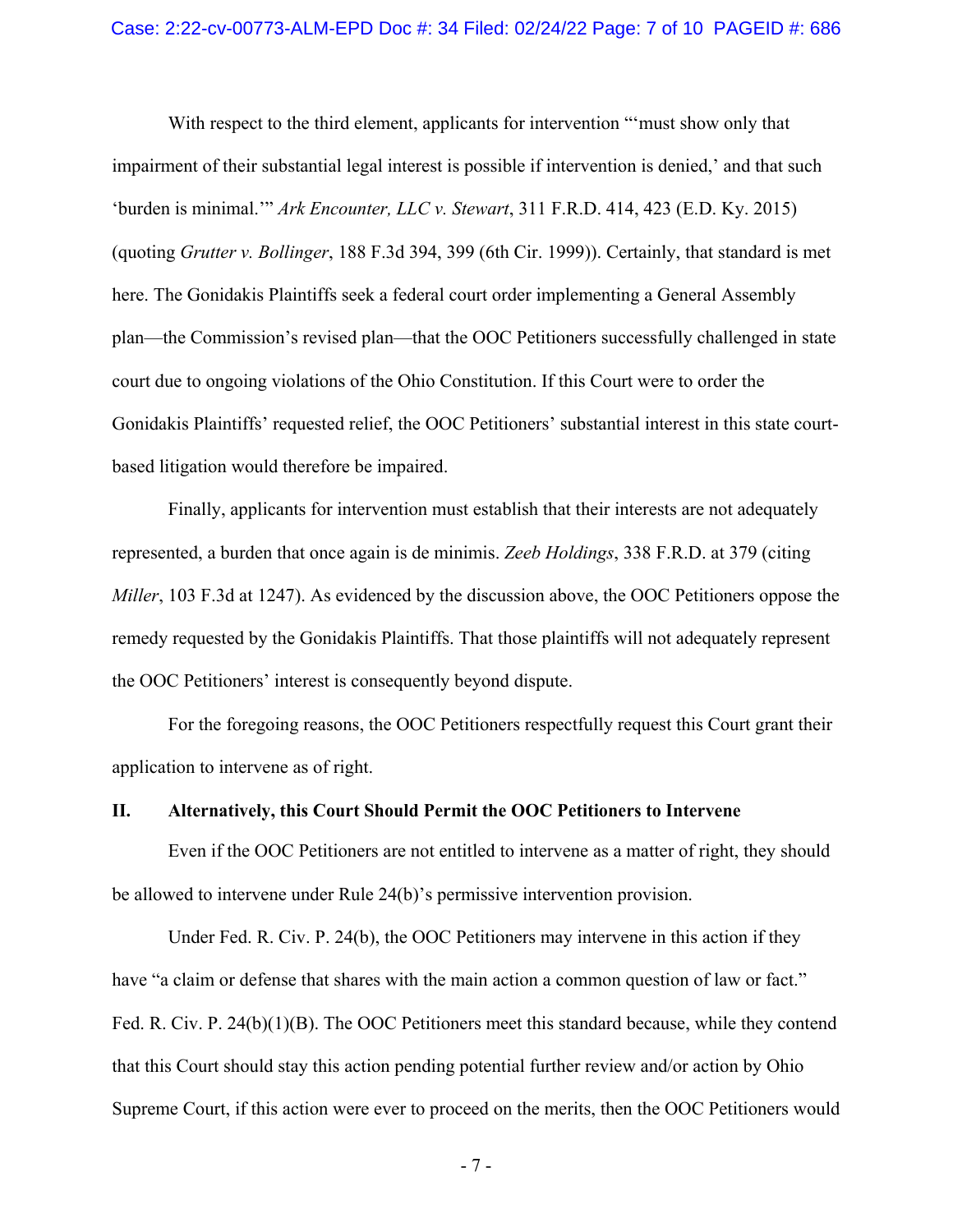have an apportionment claim that shares questions of law and fact with claims asserted by the Gonidakis Plaintiffs.

In particular, the OOC Petitioners have a claim for malapportionment, if the Ohio Redistricting Commission does not adopt a *constitutional* General Assembly district plan (which is yet to be determined). Thus, if this case were to go forward, the OOC Petitioners' claim and the Gonidakis Plaintiffs' malapportionment claim would raise common questions of law and fact concerning the nature of the violation and the appropriate remedy. The Gonidakis and OOC parties are diametrically opposed as to whether this case should move forward now, and if it did, what remedy would be appropriate, but they are both raising questions of law and fact relating to the State of Ohio ongoing redistricting process. Permissive intervention is appropriate in these circumstances. *See Hunter v. Bostelmann*, Nos. 21-cv-512, 21-cv-534, 2021 WL 4206654, at \*1 (W.D. Wis. Sept. 16, 2021) (allowing permissive intervention where intervenor-plaintiffs raised malapportionment claims that were "virtually identical" to those raised by plaintiffs, had filed a petition for an malapportionment action in the Wisconsin Supreme Court concerning the state's redistricting maps, and sought a stay of federal proceedings pending disposition of the state supreme court case).

Once proposed intervenors satisfy the requirements of Rule  $24(b)(1)(B)$ , the court, when exercising its discretion to permit intervention, "must consider whether the intervention will unduly delay or prejudice the adjudication of the original parties' rights." Fed. R. Civ. P. 24(b)(3). No discernible delay or prejudice would arise from allowing the OOC Petitioners to intervene. If anything, prejudice would accrue to OOC Petitioners in not allowing them to prevent the Gonidakis Plaintiffs from seeking an end run around the Ohio Supreme Court.

- 8 -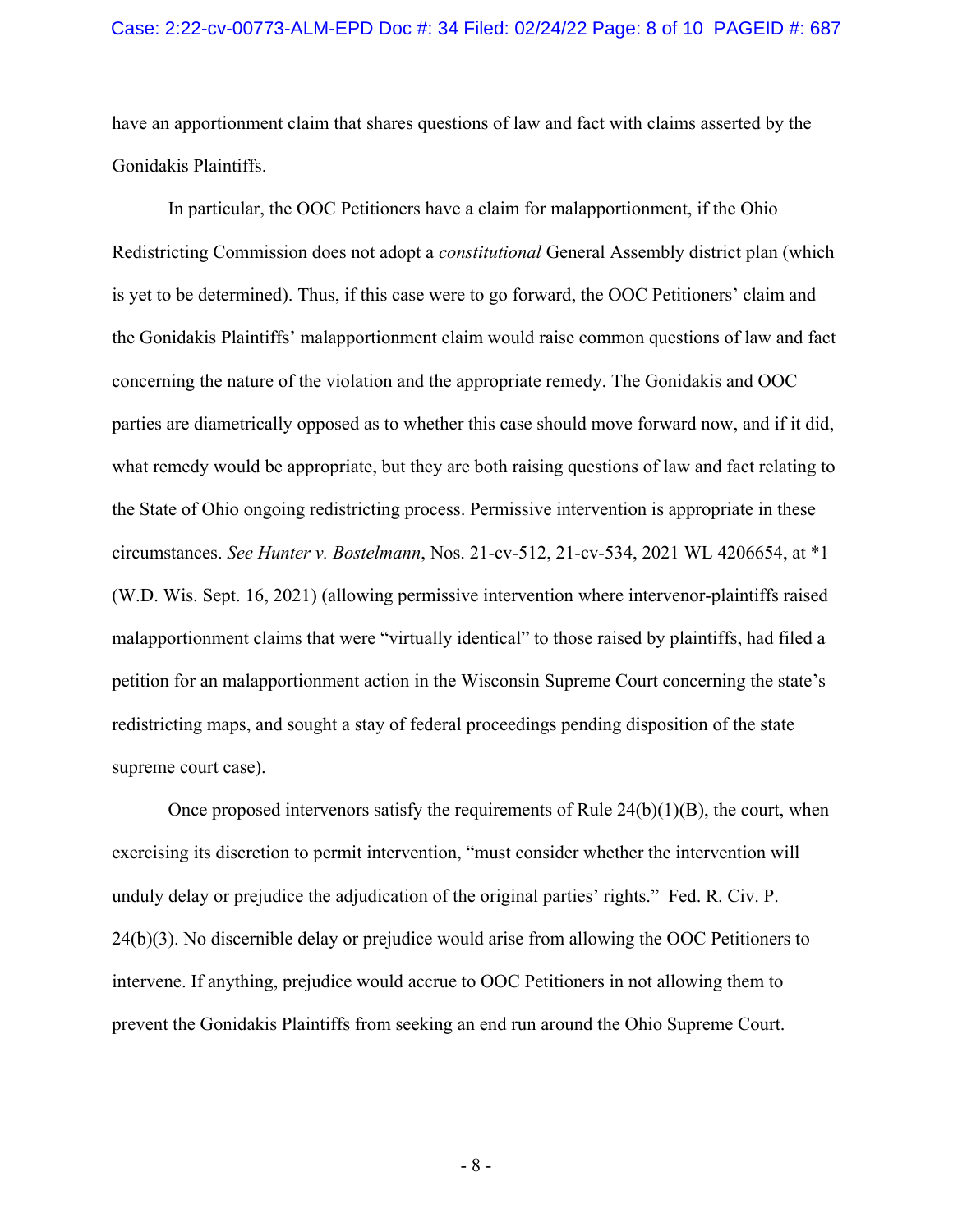In sum, this Court should grant the OOC Petitioners' application to intervene under Rule

24(b) if it does not otherwise conclude that they can intervene under Rule 24(a).

## **CONCLUSION**

For the reasons set forth above, the OOC Petitioners respectfully request that this Court

enter an order granting their Motion to Intervene in this proceeding and directing them to file

their complaint in intervention.

Dated: February 24, 2022

Alicia L. Bannon\* Yurij Rudensky\* Michael Li\* Harry Black\* Brennan Center for Justice at NYU School of Law 120 Broadway, Suite 1750 New York, NY 10271 (646) 292-8310 (212) 463-7308 (Facsimile) alicia.bannon@nyu.edu

*Attorneys for Proposed Intervenor-Plaintiffs The Ohio Organizing Collaborative, et al.* 

*\*Pro Hac Vice Motion Forthcoming* 

Respectfully submitted,

/s/ Peter M. Ellis Peter M. Ellis (Ohio Bar No. 0070264)  *Counsel of Record*  Reed Smith LLP 10 South Wacker Drive, 40th Floor Chicago, IL 60606 (312) 207-1000 (312) 207-6400 (Facsimile) pellis@reedsmith.com

Brian A. Sutherland\* Reed Smith LLP 101 Second Street, Suite 1800 San Francisco, CA 94105 (415) 543-8700 (415) 391-8269 (Facsimile) bsutherland@reedsmith.com

Ben R. Fliegel\* Reed Smith LLP 355 South Grand Avenue, Suite 2900 Los Angeles, CA 90071 (213) 457-8000 (213) 457-8080 (Facsimile) bfliegel@reedsmith.com